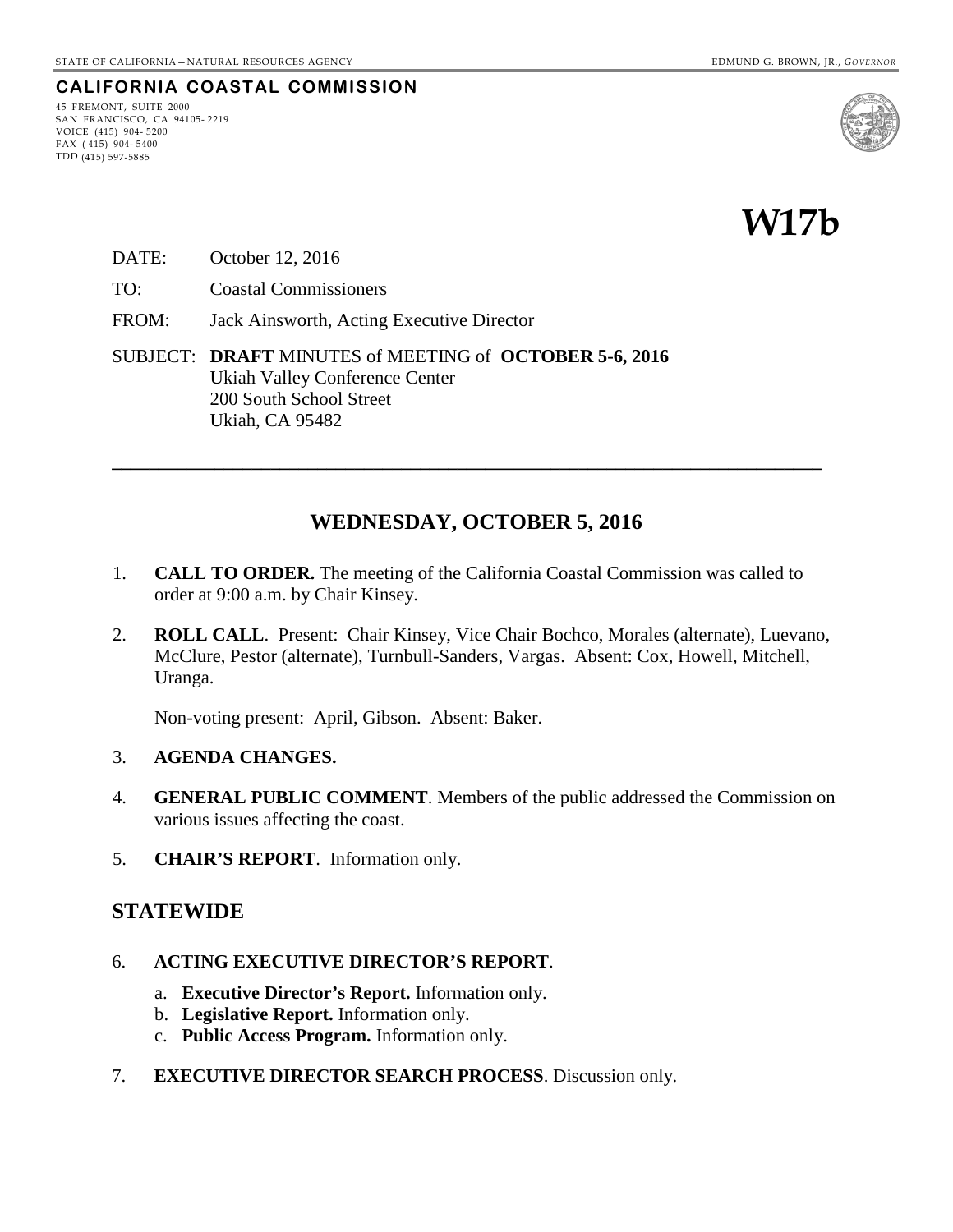## **ENERGY, OCEAN RESOURCES AND FEDERAL CONSISTENCY**

- 8. **ENERGY, OCEAN RESOURCES and FEDERAL CONSISTENCY**. Report by the Deputy Director on permit waivers, emergency permits, immaterial amendments & extensions, negative determinations, matters not requiring public hearings, and status report on offshore oil & gas exploration & development.
- 9. **CONSENT CALENDAR (removed from Regular Calendar)**. Staff moved one item [**10a**] to the expanded consent calendar and recommended approval with conditions.

**Motion & vote:** McClure moved to approve the consent calendar pursuant to the staff recommendation and recommended a yes vote, seconded by Bochco. Chair Kinsey ruled that the vote was unanimous in favor of the motion. **Approved with conditions**.

## 10. **COASTAL PERMIT APPLICATIONS**.

a. **Application No. 9-16-0379 (Pacific Gas and Electric,** Humboldt Co.) Moved by staff to the expanded consent calendar. **Approved with conditions.**

## **NORTH COAST DISTRICT**

- 11. **DEPUTY DIRECTOR'S REPORT**. Report by Deputy Director on permit waivers, emergency permits, immaterial amendments & extensions, LCP matters not requiring public hearings, and on comments from the public. There being no objection, Chair Kinsey ruled that the Commission concurred.
- 12. **CONSENT CALENDAR (removed from Regular Calendar)**. Staff moved 3 items [**14a, 14c, 15a**] to the expanded consent calendar and recommended approval with conditions.

**Motion & vote:** McClure moved to approve the consent calendar pursuant to the staff recommendation and recommended a yes vote, seconded by Bochco. Chair Kinsey ruled that the vote was unanimous in favor of the motion. **Approved with conditions.**

#### 13. **LOCAL COASTAL PROGRAMS (LCPs)**

a. **County of Mendocino LCP Amendment No. LCP-1-MEN-14-0840-1 (Mendocino Town Plan Update)** Discussion only. No action taken.

## 14. **COASTAL PERMIT APPLICATIONS**.

- a. **Application No. 1-16-0122 (City of Arcata**) Moved by staff to the expanded consent calendar. **Approved with conditions.**
- b. **Application No. 1-16-0278 (Noyo Harbor District,** Mendocino Co.) [**POSTPONED**]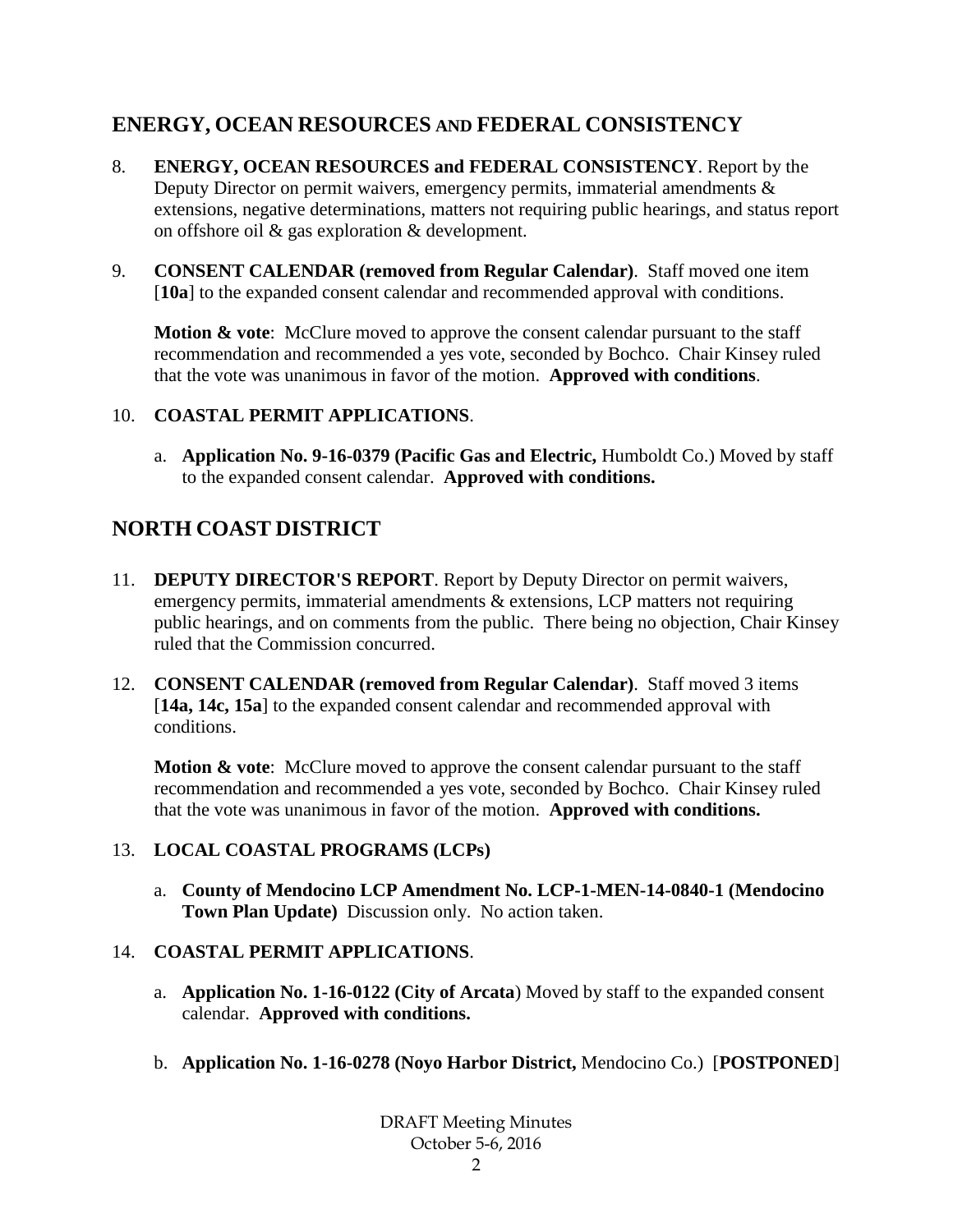c. **Application No. 1-16-0491 (City of Crescent City Park Improvements**) Moved by staff to the expanded consent calendar. **Approved with conditions.**

### 15. **PERMIT AMENDMENTS**.

a. **Permit No. 1-12-013-A1 (Wilson,** Humboldt Co.) Moved by staff to the expanded consent calendar. **Approved with conditions**.

## **ENFORCEMENT**

16. **ENFORCEMENT REPORT**. Report by Chief of Enforcement on Statewide Enforcement program. Information only.

## **CENTRAL COAST DISTRICT**

- 17. **DEPUTY DIRECTOR'S REPORT**. Report by Deputy Director on permit waivers, emergency permits, immaterial amendments & extensions, LCP matters not requiring public hearings, and on comments from the public. There being no objection, Chair Kinsey ruled that the Commission concurred.
- 18. **CONSENT CALENDAR (removed from Regular Calendar)**. Staff moved one item [**20a**] to the expanded consent calendar and recommended approval with conditions.

**Motion & vote:** Bochco moved to approve the consent calendar pursuant to the staff recommendation and recommended a yes vote, seconded by McClure. The roll call vote was 7 in favor (Bochco, Luevano, McClure, Pestor, Turnbull-Sanders, Vargas, Kinsey) and one opposed (Morales). **Approved with conditions**.

#### 19. **NEW APPEALS**.

a. **Appeal No. A-3-SCO-16-0070 (Graves/Pohlmann,** Santa Cruz Co). Staff recommended that the Commission determine that **Appeal No. A-3-SCO-16-0070** raised no substantial issue on the grounds on which the appeal was filed.

**Motion & vote**: Luevano moved to determine that **Appeal No. A-3-SCO-16-0070** raised no substantial issue on the grounds on which the appeal was filed and recommended a yes vote, seconded by Bochco. Chair Kinsey ruled that the vote was unanimous in favor of the motion. **No substantial issue found.**

#### [*Turnbull Sanders out of room*]

b. **Appeal No. A-3-SLO-16-0080 (1736PAC, LLC Vacation Rental,** San Luis Obispo Co.) Staff recommended that the Commission determine that **Appeal No. A-3-SLO-16- 0080** raised no substantial issue on the grounds on which the appeal was filed.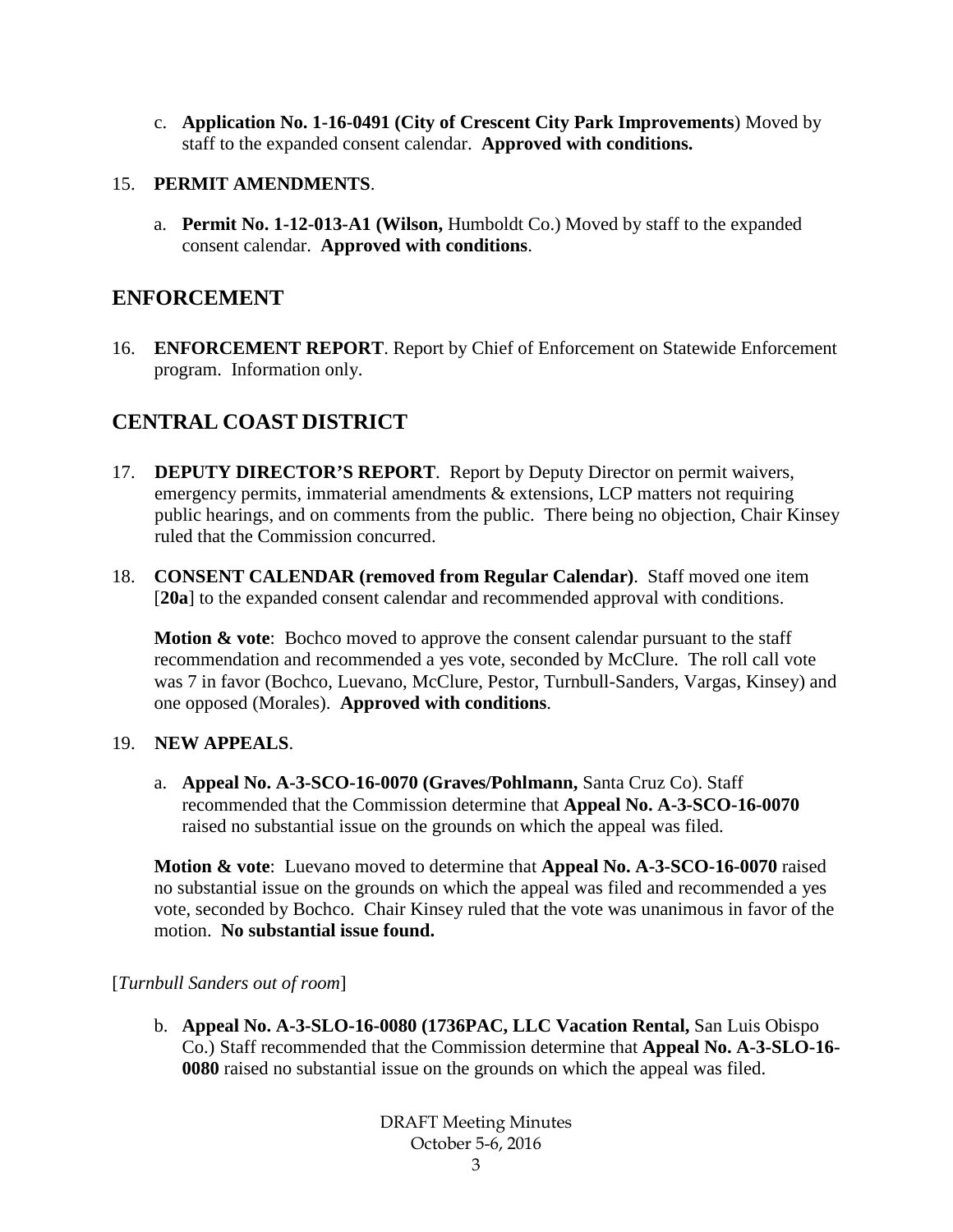**Motion & vote**: Bochco moved to determine that **Appeal No. A-3-SLO-16-0080** raised no substantial issue on the grounds on which the appeal was filed and recommended a yes vote, seconded by McClure. The roll call vote was 6 in favor (Bochco, Luevano, McClure, Pestor, Vargas, Kinsey) and one opposed (Morales). **No substantial issue found.**

#### 20. **COASTAL PERMIT APPLICATIONS**.

a. **Application No. 3-16-0572 (Monterey Bay Aquarium Education Bldg.,** Monterey) Moved by staff to the expanded consent calendar. **Approved with conditions**.

## **NORTH CENTRAL COAST DISTRICT**

- 21. **DEPUTY DIRECTOR'S REPORT**. Report by Deputy Director on permit waivers, emergency permits, immaterial amendments & extensions, LCP matters not requiring public hearings, and on comments from the public. There being no objection, Chair Kinsey ruled that the Commission concurred.
- 22. **CONSENT CALENDAR (removed from Regular Calendar)**. None.

#### 23. **LOCAL COASTAL PROGRAMS (LCPs).**

a. **Sonoma County LCP Amendment No. LCP 2-SON-16-0007-1 Part B (Coastal Zoning and Land Use Plan Changes).** Staff recommended approval as submitted.

**Motion & vote:** Pestor moved to certify the Land Use Plan as submitted and recommended a yes vote, seconded by Bochco. Chair Kinsey ruled that the vote was unanimous in favor of the motion. **Approved as submitted**.

**Motion & vote:** Pestor moved to reject the Implementation Plan as submitted and recommended a no vote, seconded by Bochco. Chair Kinsey ruled that the vote was unanimous in opposition to the motion. **Approved as submitted.**

[*Turnbull-Sanders returned*]

## **STATEWIDE**

- 24. **APPROVAL OF MINUTES**. None.
- 25. **COMMISSIONERS' REPORTS**. Information only.
- 26. **CONSERVANCY REPORT**. Information only.
- 27. **SANTA MONICA MOUNTAINS CONSERVANCY REPORT**. None.
- 28. **SANTA MONICA BAY RESTORATION REPORT**. None.
- 29. **DEPUTY ATTORNEY GENERAL'S REPORT**. Information only.

The meeting of the California Coastal Commission recessed at 5:05 p.m.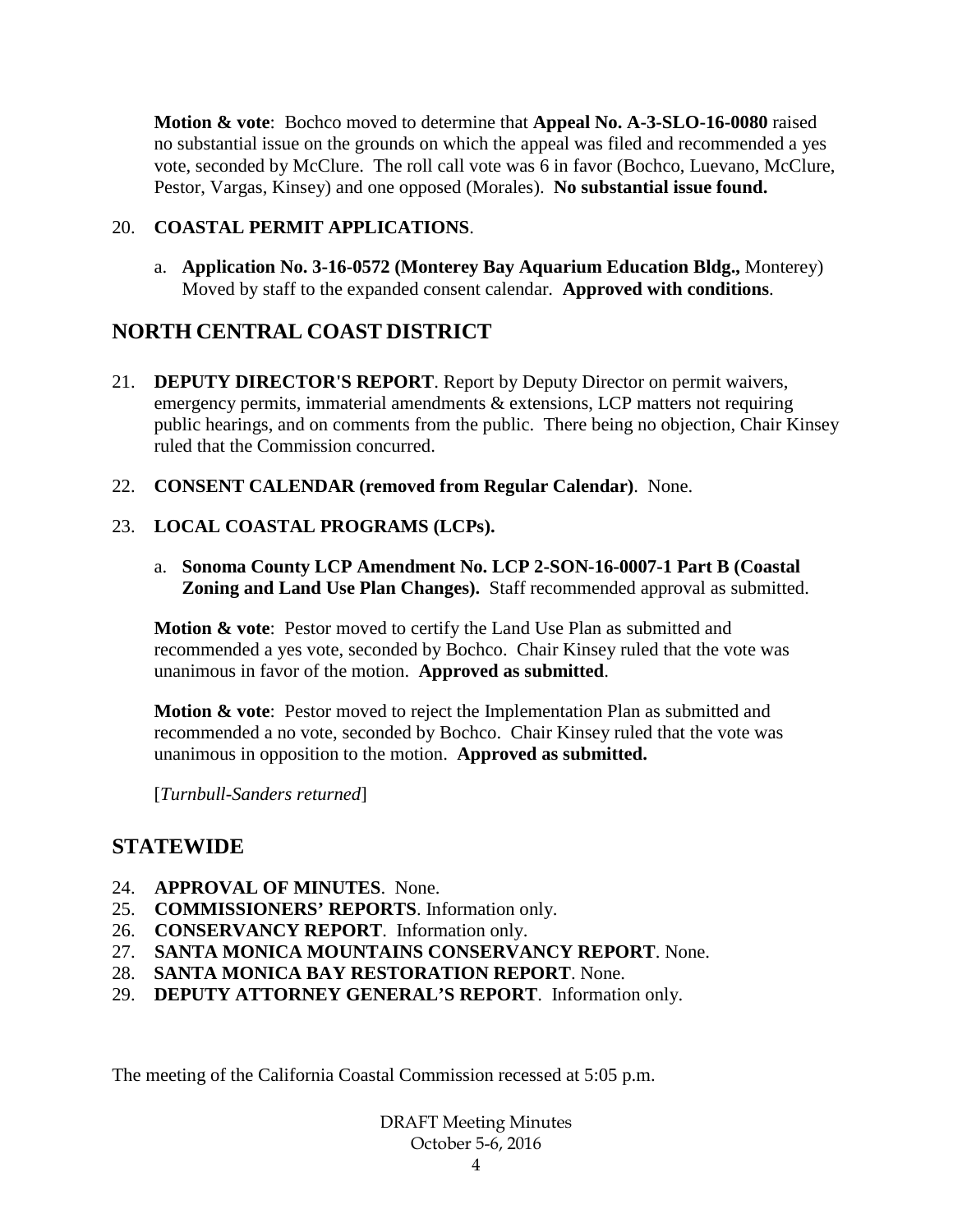## **THURSDAY, OCTOBER 6, 2016**

- 1. **CALL TO ORDER.** The meeting of the California Coastal Commission was called to order at 9:00 a.m. by Chair Kinsey
- 2. **ROLL CALL.** Present: Chair Kinsey, Vice Chair Bochco, Morales (alternate), Orr (alternate), McClure, Pestor (alternate), Turnbull-Sanders; Vargas arrived at 9:35 a.m.. Absent: Cox, Howell, Mitchell, Uranga.

Non-voting present: April, Gibson. Absent: Baker.

## 3. **AGENDA CHANGES.**

4. **GENERAL PUBLIC COMMENT**. Members of the public addressed the Commission on various issues affecting the coast.

# **SOUTH COAST DISTRICT (LOS ANGELES COUNTY)**

- 5. **ADMINISTRATIVE CALENDAR**. Staff recommended that the Commission concur with the Executive Director's determination. There being no objection, Chair Kinsey ruled that the Commission concurred.
	- a. **Application No. 5-15-1705 (Powell,** Long Beach)
	- b. **Application No. 5-16-0441 (Dugan,** Long Beach)
	- c. **Application No. 5-16-0630 (Catalina Express,** Long Beach)

## 6. **CONSENT CALENDAR**.

a. **Application No. 5-16-0066 (Hospitality Industry Management Group,** Santa Monica) Staff recommended approval of the consent calendar.

**Motion & vote:** McClure moved to approve the consent calendar pursuant to the staff recommendation and recommended a yes vote, seconded by Bochco. Chair Kinsey ruled that the vote was unanimous in favor of the motion. **Approved with conditions**.

## **SOUTH CENTRAL COAST DISTRICT**

- 7. **CONSENT CALENDAR**.
	- a. **University of California Santa Barbara Notice of Impending Development No. UCS-NOID-0007-16 (Building 382/Aquatics Trailer Demolition Project)** Staff recommended approval of the consent calendar.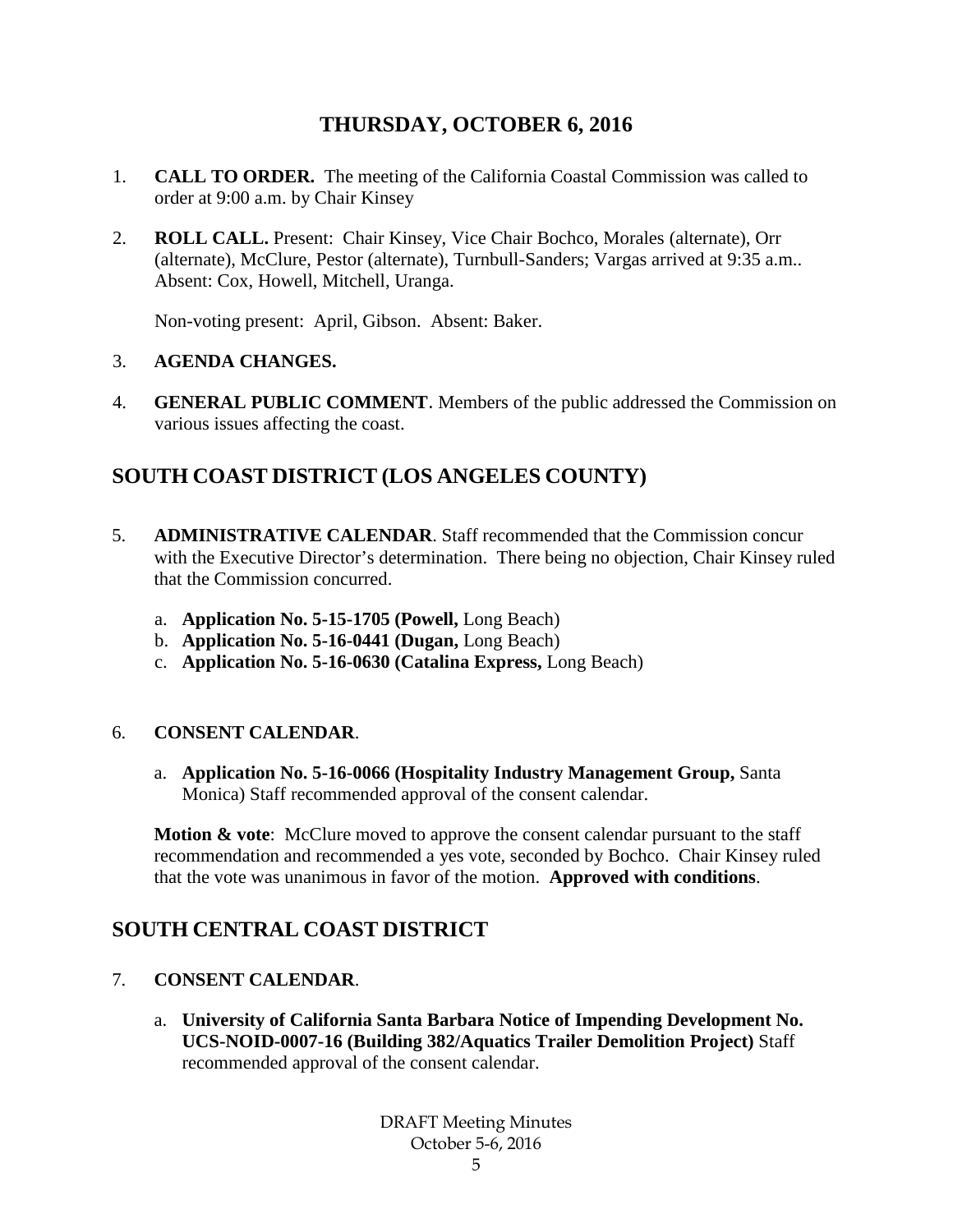**Motion & vote**: Pestor moved to approve the consent calendar pursuant to the staff recommendation and recommended a yes vote, seconded by Bochco. Chair Kinsey ruled that the vote was unanimous in favor of the motion. **Approved with conditions**.

## **SOUTH COAST DISTRICT (ORANGE COUNTY)**

- 8. **ADMINISTRATIVE CALENDAR**. Staff recommended that the Commission concur with the Executive Director's determination. There being no objection, Chair Kinsey ruled that the Commission concurred.
	- a. **Application No. 5-16-0442 (Huberman,** Newport Beach)
	- b**. Application No. 5-16-0443 (Sandberg,** Newport Beach)
	- c. **Application No. 5-16-0725 (Pennington,** Seal Beach)
	- 9. **CONSENT CALENDAR**. Staff recommended approval of the consent calendar.

**Motion & vote:** Bochco moved to approve the consent calendar pursuant to the staff recommendation and recommended a yes vote, seconded by Orr. Chair Kinsey ruled that the vote was unanimous in favor of the motion. **Approved with conditions**.

- a. **Application No. 5-15-1647 (Avila,** San Clemente)
- b. **Application No. 5-16-0243 (Mariman,** Newport Beach)
- c. **Application No. 5-16-0321 (Aronoff,** Newport Beach)
- d. **Application No. 5-16-0419 (von Blasingame,** Sunset Beach)

# **SOUTH COAST DISTRICT (ORANGE COUNTY)**

- 10. **DEPUTY DIRECTOR'S REPORT FOR ORANGE COUNTY**. Report by Deputy Director on permit waivers, emergency permits, immaterial amendments & extensions, LCP matters not requiring public hearings, and on comments from the public. There being no objection, Chair Kinsey ruled that the Commission concurred.
- 11. **CONSENT CALENDAR (removed from Regular Calendar)**. None.

## 12. **LOCAL COASTAL PROGRAMS (LCPs).**

a. **City of Newport Beach LCP Amendment No. 1-16 (LCP-5-NPB-16-0039-1, Lido House Hotel). Time Extension**. Staff recommended approval of the time extension.

**Motion & vote:** Bochco moved to grant the time extension and recommended a yes vote, seconded by Orr. Chair Kinsey ruled that the vote was unanimous in favor of the motion. **Approved**.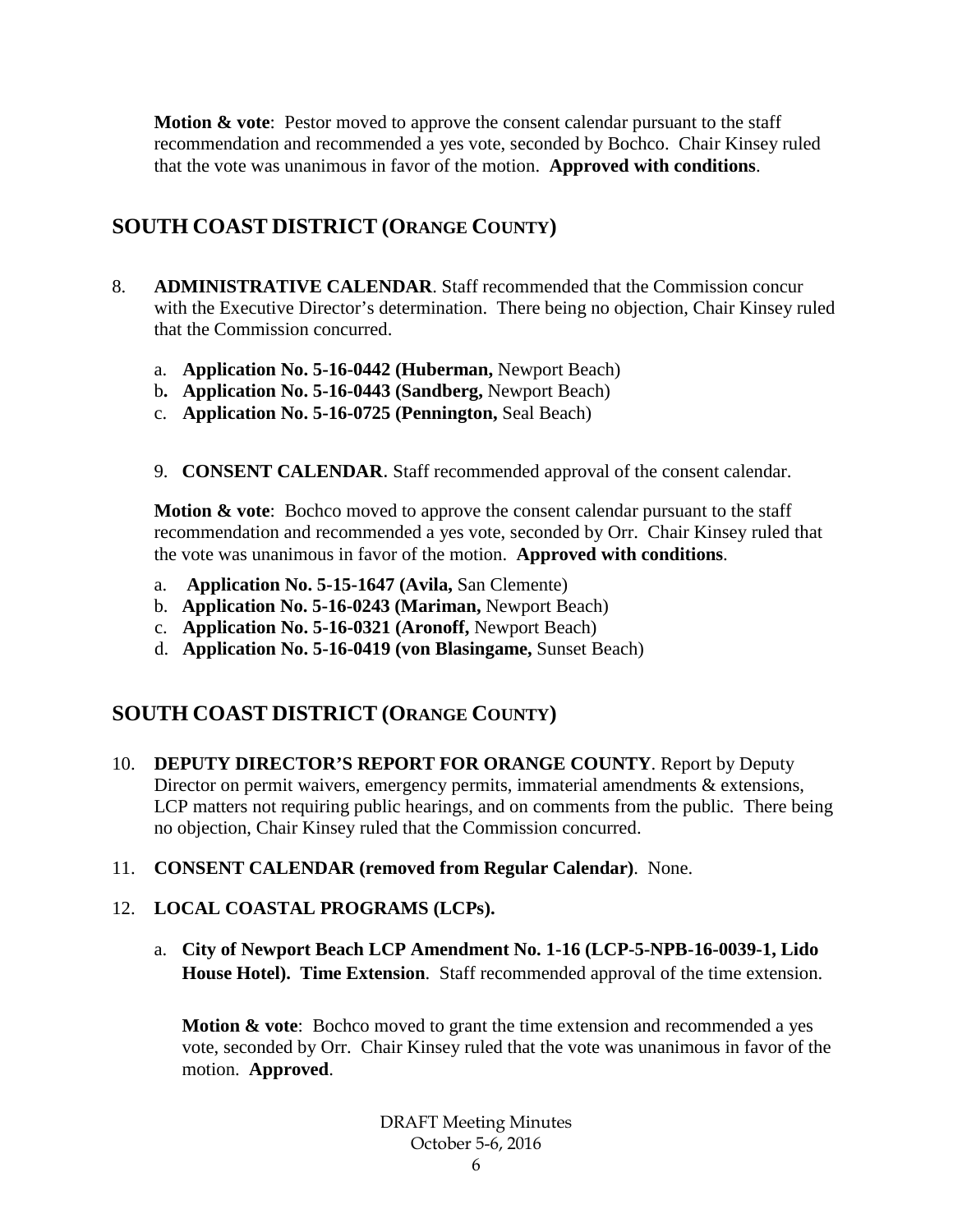# **SAN DIEGO COAST DISTRICT**

- 13. **DEPUTY DIRECTOR'S REPORT**. Report by Deputy Director on permit waivers, emergency permits, immaterial amendments & extensions, LCP matters not requiring public hearings, and on comments from the public. There being no objection, Chair Kinsey ruled the Commission concurred.
- 14. **CONSENT CALENDAR (removed from Regular Calendar)**. Staff moved one item [16a] to the expanded consent calendar and recommended approval with conditions.

**Motion & vote:** Bochco moved to approve the consent calendar pursuant to the staff recommendation and recommended a yes vote, seconded by Orr. Chair Kinsey ruled that the vote was unanimous in favor of the motion. **Approved with conditions**.

[*Vargas arrived*]

## 15. **LOCAL COASTAL PROGRAMS (LCPs).**

a. **City of San Diego LCP Amendment No. LCP-6-SAN-16-0043-3 (9th Update – Previously Conforming Development Resubmittal)** Staff recommended the Commission approve the amendment as submitted.

**Motion & vote**: Bochco moved to reject the Implementation Plan as submitted and recommended a no vote, seconded by McClure. The roll call vote was 2 in favor (Pestor, Kinsey) and 6 opposed (Bochco, Morales, Orr, McClure, Turnbull-Sanders, Vargas). **Approved as submitted**.

b. **City of Oceanside LCP Amendment No. LCP-6-OCN-15-0043-5 (Emergency Shelters, Inclusionary Housing, Reasonable Accommodations) Time Extension.**  Staff recommended approval of the time extension.

**Motion & vote:** Orr moved to grant the time extension pursuant to the staff recommendation and recommended a yes vote, seconded by McClure. Chair Kinsey ruled that the vote was unanimous in favor of the motion. **Approved**.

## 16. **COASTAL PERMIT APPLICATIONS**.

a. **Application No. 6-16-0498 (Van Arsdale**, San Diego Co.) Moved by staff to the expanded consent calendar. **Approved with conditions.**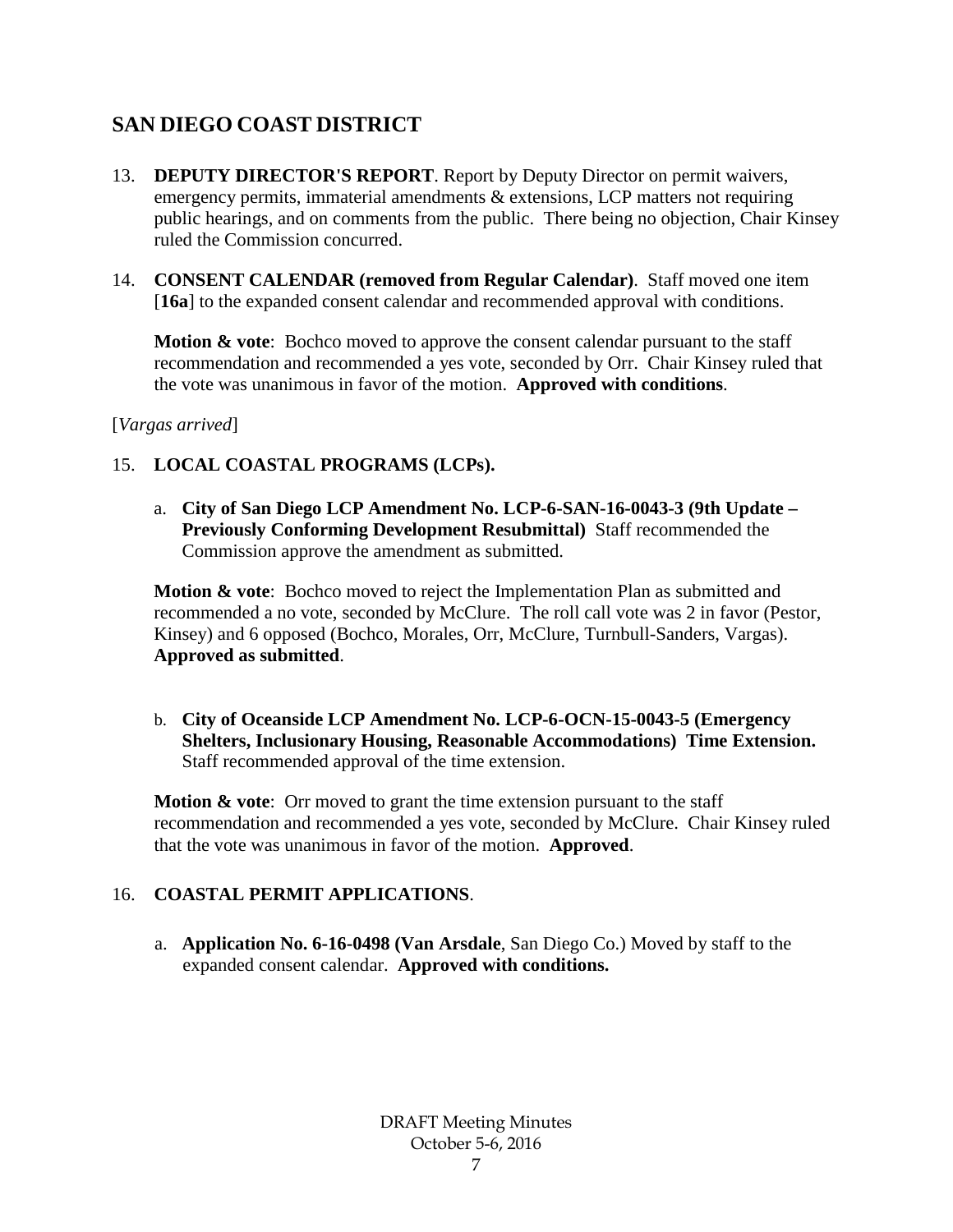# **SOUTH COAST DISTRICT (LOS ANGELES COUNTY)**

- 17. **DEPUTY DIRECTOR'S REPORT FOR LOS ANGELES COUNTY**. Report by Deputy Director on permit waivers, emergency permits, immaterial amendments  $\&$ extensions, LCP matters not requiring public hearings, and on comments from the public. There being no objection, Chair Kinsey ruled that the Commission concurred.
- 18. **CONSENT CALENDAR (removed from Regular Calendar)**. Staff moved 2 items [20a, 20b] to the expanded consent calendar and recommended approval with conditions.

**Motion & vote:** Bochco moved to approve the consent calendar pursuant to the staff recommendation and recommended a yes vote, seconded by McClure. Chair Kinsey ruled that the vote was unanimous in favor of the motion. **Approved with conditions**.

#### 19. **NEW APPEALS**.

- a. **Appeal No. A-5-MNB-16-0077 (City of Manhattan Beach**) [**POSTPONED**]
- b. **Appeal No. A-5-PPL-16-0079 (M&A Gabaee, LP.,** Pacific Palisades) Staff recommended that the Commission determine that the appeal raised no substantial issue.

**Motion & vote**: Bochco moved to determine that Appeal No. A-5-PPL-16-0079 raised no substantial issue on the grounds on which the appeal was filed and recommended a yes vote, seconded by Orr. Chair Kinsey ruled that the vote was unanimous in favor of the motion. **No substantial issue found.**

c. **Appeal No. A-5-VEN-16-0081 (Marciano,** Venice, Los Angeles) [**POSTPONED**]

## 20. **COASTAL PERMIT APPLICATIONS**.

- a. **Application No. 5-16-0096 (Samy & Hedy Kamienowicz Living Trust,** Venice, Los Angeles) Moved by staff to the expanded consent calendar. **Approved with conditions.**
- b. **Application No. 5-16-0632 (City of Santa Monica**) Moved by staff to the expanded consent calendar. **Approved with conditions.**

# **SOUTH CENTRAL COAST DISTRICT**

21. **DEPUTY DIRECTOR'S REPORT**. Report by Deputy Director on permit waivers, emergency permits, immaterial amendments & extensions, LCP matters not requiring public hearings, and on comments from the public. There being no objection, Chair Kinsey ruled that the Commission concurred.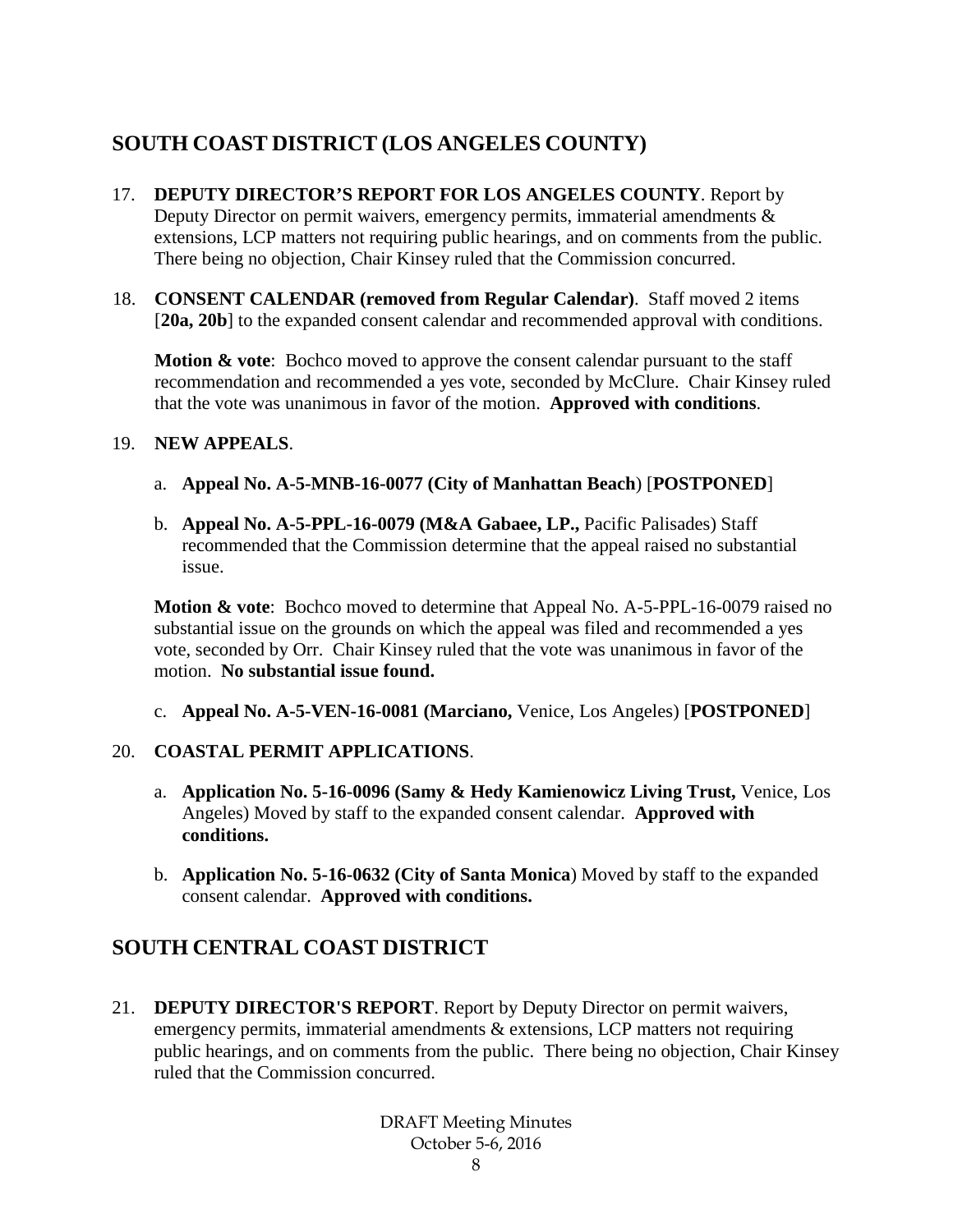22. **CONSENT CALENDAR (removed from Regular Calendar)**. Staff moved 2 items [**24a, 24b**] to the expanded consent calendar and recommended approval with conditions.

**Motion & vote:** Bochco moved to approve the consent calendar pursuant to the staff recommendation and recommended a yes vote, seconded by Orr. Chair Kinsey ruled that the vote was unanimous in favor of the motion. **Approved with conditions**.

## 23. **LOCAL COASTAL PROGRAM (LCPs).**

a. **City of Carpinteria LCP Amendment No. LCP-4-CPN-16-0024-1 (Short-Term Rental Ordinance) Time Extension.** Staff recommended approval of the time extension.

**Motion & vote:** Bochco moved to grant the time extension pursuant to the staff recommendation and recommended a yes vote, seconded by Orr. Chair Kinsey ruled that the vote was unanimous in favor of the motion. **Approved**.

b. **County of Santa Barbara LCP Amendment No. LCP-4-STB-16-0038-2 (2016 General Package) Time Extension.** Staff recommended approval of the time extension.

**Motion & vote:** Bochco moved to grant the time extension pursuant to the staff recommendation and recommended a yes vote, seconded by Orr. Chair Kinsey ruled that the vote was unanimous in favor of the motion. **Approved**.

## 24. **NOTICE OF IMPENDING DEVELOPMENT.**

- a. **Pepperdine University Notice of Impending Development No. PEP-NOID-0005-16 (Student Housing Rehabilitation, Outer Precinct).** Moved by staff to the expanded consent calendar. **Approved with conditions.**
- b. **UCSB Notice of Impending Development No. UCS-NOID-0003-16 (Main Campus Infrastructure Renewal Phase 1C Project)**. Moved by staff to the expanded consent calendar. **Approved with conditions.**

## 25. **PUBLIC WORKS PLAN.**

a. **Channel Islands Harbor Public Works Plan Amendment No. PWP-4-CIH-16- 0004-1. Certification Review.** Concurrence with the Executive Director's determination that action by the Ventura County Board of Supervisors, acknowledging receipt, acceptance, and agreement with the Commission's certification with suggested modifications, is legally adequate. There being no objection, Chair Kinsey ruled that the Commission concurred.